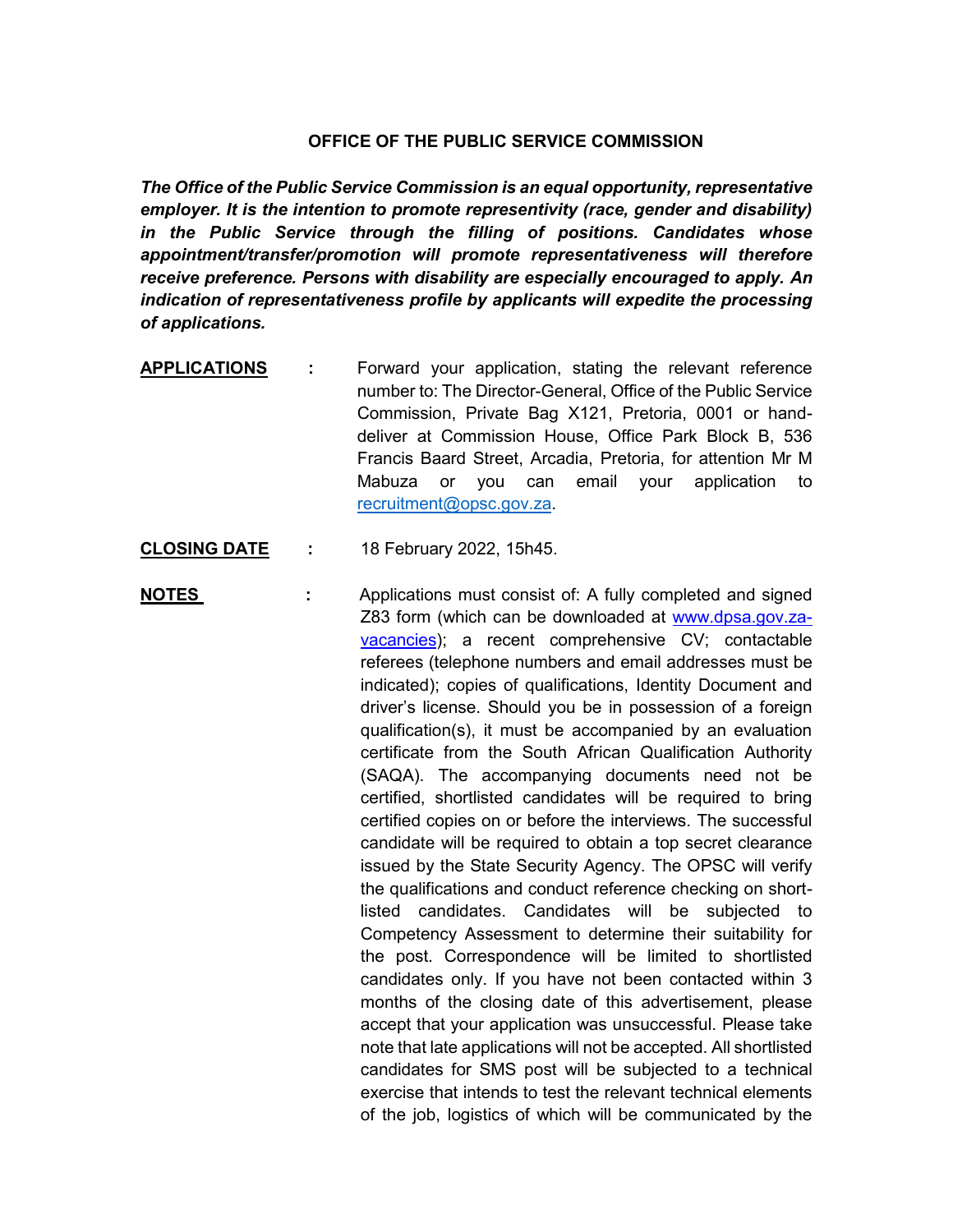office of the Public Service Commission. Following the interview and technical exercise, the Selection Committee will recommend a candidate to attend a generic managerial competency assessment (in compliance with the DPSA Directives on the competency based assessments). The competency will be testing generic managerial competencies using the mandated DPSA SMS competency assessment tools. A pre-entry certificate obtained from the National School of Government (NSG) is required for all SMS applications. **Applicants are advised that the old Z83 which was valid until 31 December 2020 will not be accepted. Should an individual wish to apply for a post, he/she will be required to submit the new application for employment (Z83) form which became effective on 1 January 2021 and can be downloaded at [www.dpsa.gov.za-vacancies.](http://www.dpsa.gov.za-vacancies/) From 1 January 2021 should an application be received using incorrect applications for employment (Z83) form, it will not be considered.**

- **CENTRE : PUBLIC SERVICE COMMISSION HOUSE, PRETORIA**
- **POST : DEPUTY DIRECTOR: FINANCIAL MANAGEMENT REF NO:DD/FM/01/2022**
- **SALARY** : **All-inclusive remuneration package of R744 255 per annum. The package includes a basic salary (70% of package), State's contribution to the Government Employees Pension Fund (13% of basic salary) and a flexible portion of 30% that may be structured in terms of applicable rules. The successful candidate will be required to enter into a performance agreement within three months after assumption of duty.**
- **REQUIREMENTS :** A 3-year National Diploma (NQF6) / Degree (NQF7) with a major in Accounting/ Financial Accounting/ Cost and Management Accounting up to third year level • 3-5 years at supervisory/management (ASD) level ● An added advantage is a registration with any accounting professional body ● Knowledge and understanding of Public Finance Management Act (PFMA), Treasury Regulations ● Modified Cash Standard (MCS) and Accounting Manual for Departments and Financial Management ● Knowledge of other Public Service procedures and prescripts applicable to your area of work ● Ability to interpret and apply financial policies. Computer literacy (Microsoft Excel and Word) ● Sound organizing and planning skills. Good communication skills (written and verbal) ● Knowledge of BAS, Safety Web,